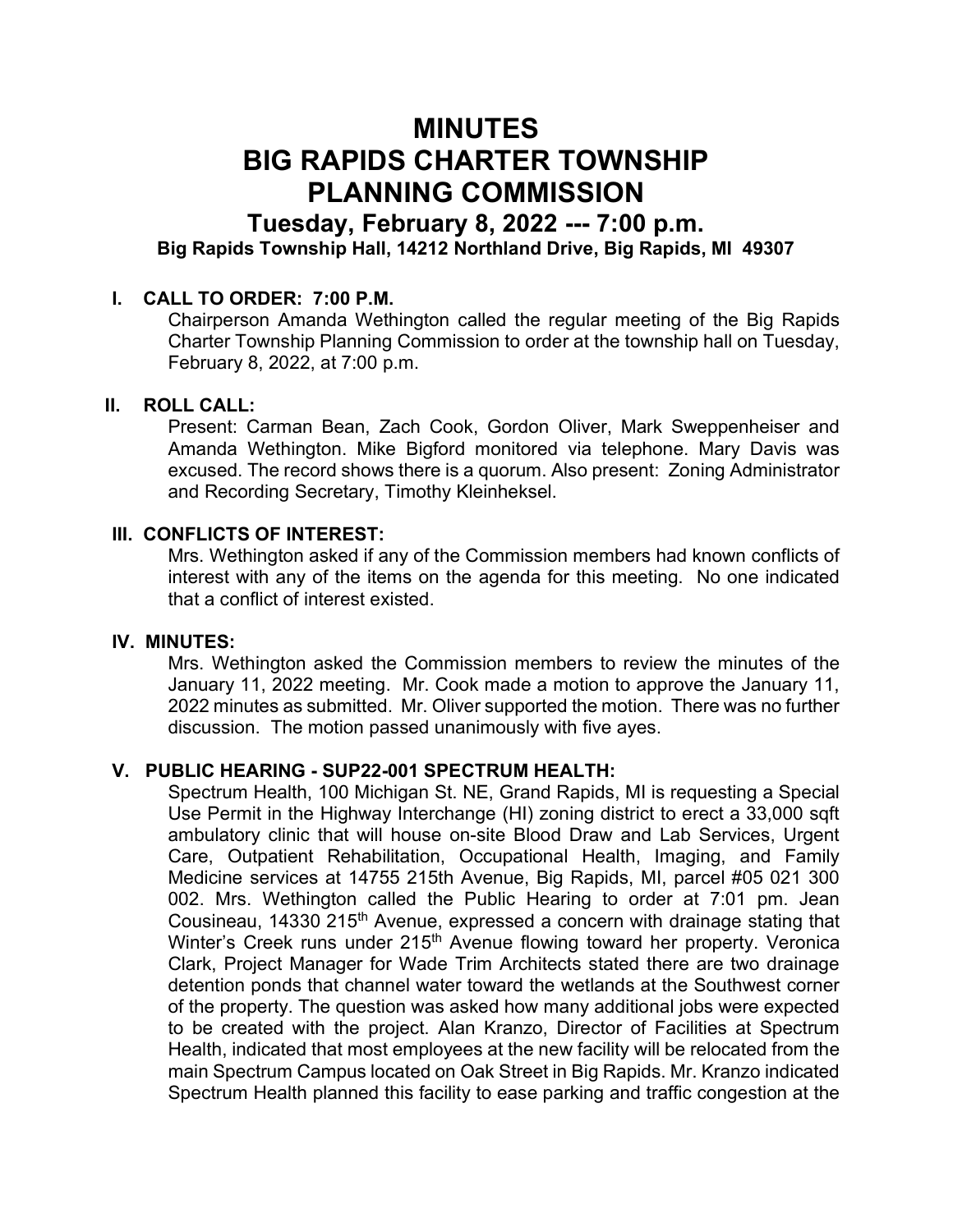main campus on Oak Street. With no additional public comment, the Public Hearing was closed at 7:06 pm.

#### VI. ACTION ON SUP22-001 SPECTRUM HEALTH:

David Burd, Planning & Design Architect for Spectrum Health presented the plans for the Spectrum Health Primary Care Clinic stating the move to this location will reserve the Oak Street Campus for Hospital related patients and traffic. Mr. Burd also stated this is a big move for Spectrum to keep care close to home in Big Rapids and the surrounding community and said the efficient layout will improve patient experience and staff circulation while providing flexibility for future expansion at this location. Mrs. Wethington inquired as to the timeline for completion of the project. Mr. Burd stated they expected the project to be completed in the Spring of 2023. Mr. Cook asked what is the expected daily traffic flow at the facility. Mr. Burd indicated they are expecting 20-30 staff on a daily basis with no more than 200 patients throughout the day. He also stated that while blood draw and lab services are busiest in the morning, both Spectrum locations will be offering those services. Mr. Bigford inquired how much property was purchased. Mr. Kranzo said Spectrum is in the process of purchasing the entire outlot South of Menards in order to control future development of that property and indicated it is planned only for possible expansion by Spectrum Health.

The Planning Commission members reviewed the following standards and requirements of a Special Use request: (1) The nature, location, and size of the special use shall not change the essential character of the surrounding area, nor disrupt the orderly and proper development of the district as a whole. The use shall not be in conflict with or discourage the adjacent or neighboring lands or buildings. (2) The special use shall not diminish the value of the land, buildings or structures in the neighborhood. (3) The special use shall not increase traffic hazards or cause congestion on the public highways or streets of the area. Adequate access to the parcel shall be furnished. (4) The water supply and sewage disposal system shall be adequate for the proposed special use by conforming to State and County Health Department requirements, and the special use shall not over-burden any existing services or facilities. (5) Uses by special permit shall not be significantly more objectionable to nearby properties by reason of traffic, noise, vibrations, dust, fumes, odor, smoke, glare, lights, or disposal of waste than the operation of any principal permitted use, nor shall the special use increase hazards from fire or other dangers to either the property or adjacent property. (6) The Planning Commission may require that the premises be permanently screened from adjoining or contiguous properties by a wall, fence, plant screen and/or other approved enclosure when deemed necessary to buffer the surrounding uses from objectionable noise, light, etc., created by the special use. (7) The special use shall be consistent with the intent and purpose of this Ordinance and with the intent of the Land Use Plan for the Township. The special use shall be compatible with the natural environment and shall not be inimical to the public health, safety and general welfare. Upon review, the commission members saw no problems with these standards in the Spectrum project.